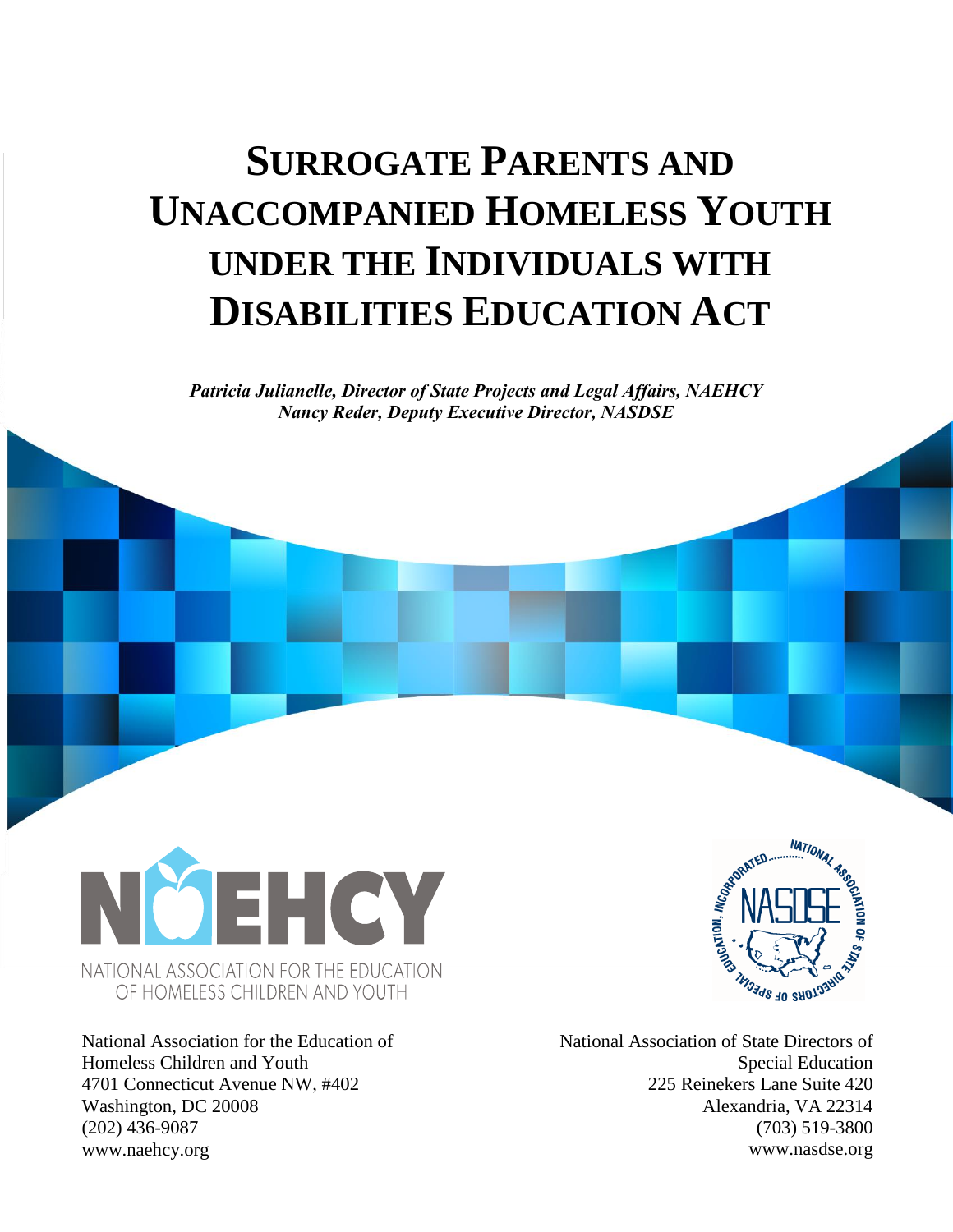## **SURROGATE PARENTS AND UNACCOMPANIED HOMELESS YOUTH UNDER THE INDIVIDUALS WITH DISABILITIES EDUCATION ACT**

*Patricia Julianelle, Director of State Projects and Legal Affairs, NAEHCY Nancy Reder, Deputy Executive Director, NASDSE* 

#### **CONTEXT**

l

Each year, between 1.5 and 1.6 million youth run away from home or are forced out of their homes by their parents. While many of these youth return home quickly, others remain separated from their families and live in homeless situations. In the 2013-2014 school year, public school districts identified 88,966 "unaccompanied homeless youth," defined as students living in homeless situations outside the physical custody of a parent or guardian.<sup>1</sup>

Unaccompanied homeless youth consistently report family dysfunction as a primary reason they no longer live at home. Family problems often include issues related to parental substance abuse, pregnancy and sexual activity or orientation. In addition, parental neglect and abuse (emotional, physical or sexual), incarceration, illness, deportation or death can lead to youth being on their own. Many youth experience homelessness after running away from a foster care placement or aging out of foster care.<sup>2</sup> Unaccompanied homeless youth live in a variety of temporary situations, including shelters, the homes of friends or relatives, cars, campgrounds, public parks, abandoned buildings, motels and bus or train stations.<sup>3</sup> They strive to survive on their own in unsafe or unstable housing.

Data of the U.S. Department of Education as reported by the National Center for Homeless Education. Retrieved March 16, 2016 at

[http://profiles.nche.seiservices.com/ConsolidatedStateProfile.aspx.](http://profiles.nche.seiservices.com/ConsolidatedStateProfile.aspx)

<sup>2</sup> Many unaccompanied youth have fled abuse in the home: Studies have found that 20-40% of unaccompanied youth were sexually abused in their homes, while 40-60% were physically abused. Hammer, H., Finkelhor, D., & Sedlak, A. (2002). "Runaway / Thrownaway Children: National Estimates and Characteristics." *National Incidence Studies of Missing, Abducted, Runaway, and Thrownaway Children*. Washington DC: Office of Juvenile Justice and Delinquency Prevention. *See also* Greene, J. (1995). "Youth with Runaway, Throwaway, and Homeless Experiences: Prevalence, Drug Use, and Other At-Risk Behaviors." *Research Triangle Institute.* Washington DC: U.S. Dept. of Health and Human Services. Over two-thirds of callers to the National Runaway Switchboard report that at least one of their parents abuses drugs or alcohol. National Runaway Switchboard,

[http://www.1800runaway.org/.](http://www.1800runaway.org/) Many youth have been thrown out of their homes due to their sexual orientation: 20-40% of unaccompanied youth identify as gay, lesbian, bisexual or transgender (compared to 3-5% of adults). The National Gay and Lesbian Task Force and the National Coalition for the Homeless (2007). *Lesbian, gay, bisexual and transgender youth: An epidemic of homelessness*. Washington DC: Authors. Many youth have been thrown out of their homes due to pregnancy. 10% of currently homeless female teenagers are pregnant. 2007 National Symposium on Homelessness Research.

 $3$  "...The term `homeless children and youths'-- (A) means individuals who lack a fixed, regular, and adequate nighttime residence (within the meaning of section 103(a)(1)); and (B) includes-- (i) children and youths who are sharing the housing of other persons due to loss of housing, economic hardship, or a similar reason; are living in motels, hotels, trailer parks, or camping grounds due to the lack of alternative adequate accommodations; are living in emergency or transitional shelters; are abandoned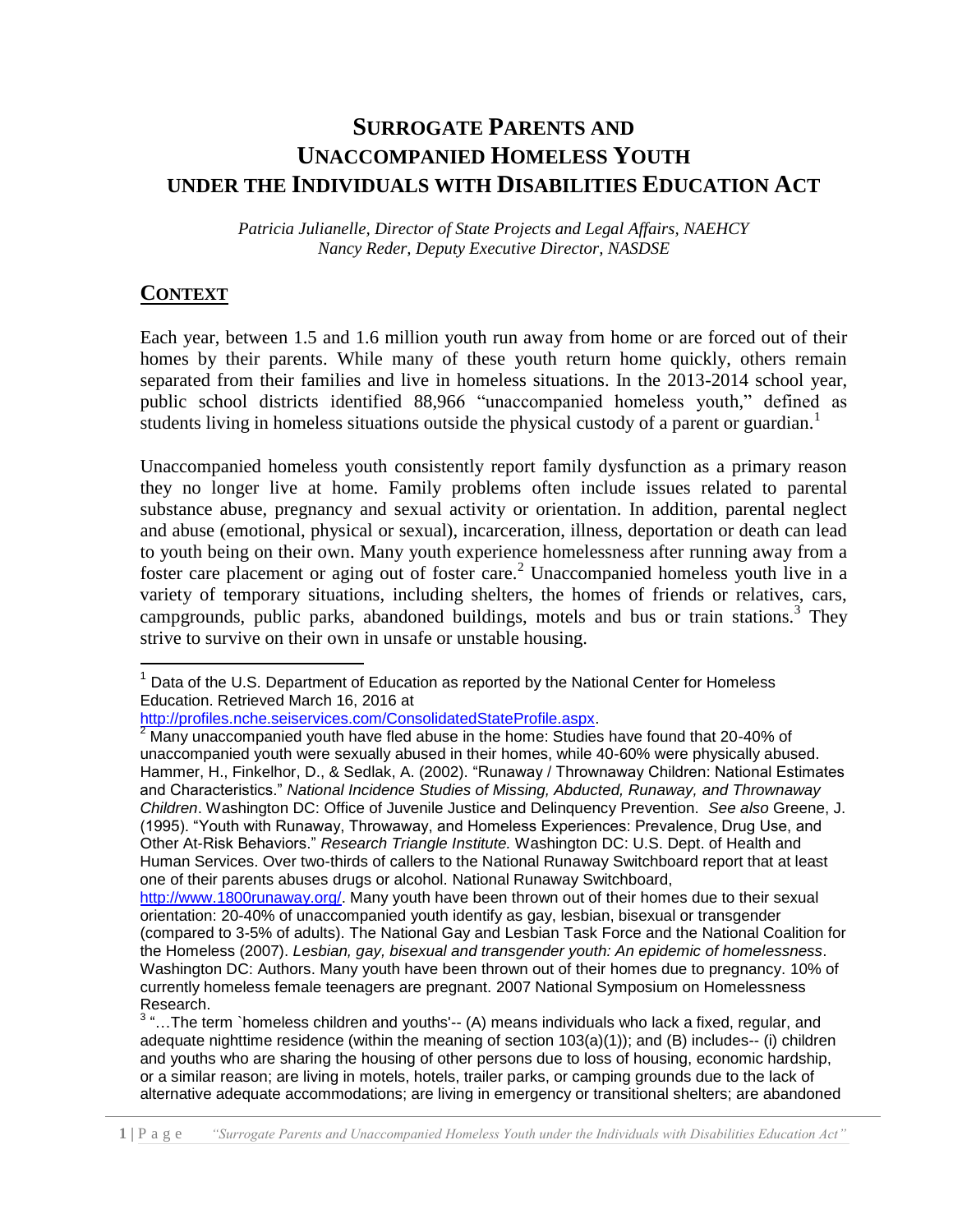Every local educational agency (LEA) has a designated homeless liaison, with the responsibility to identify homeless students and ensure they can enroll in school and receive appropriate services and supports. Homeless liaisons are trained to determine which students meet the federal definition of "homeless" based on the objective nature of each student's current nighttime living arrangement, rather than the circumstances that caused him or her to leave home. Special education staff should contact liaisons for information about students who have been identified as homeless, or who appear to meet the criteria.

Students experiencing homelessness are more likely than their housed peers to have disabilities that affect their learning. Studies indicate that children who are homeless are twice as likely to have learning disabilities and three times as likely to have an emotional disturbance as children who are not homeless.<sup>4</sup>

#### **LEGAL LANDSCAPE**

The Individuals with Disabilities Education Act (IDEA) contains many references to homeless students, including unaccompanied homeless youth specifically:

- Each public agency must ensure that the rights of unaccompanied homeless youth are protected.<sup>5</sup>
- State educational agencies must make reasonable efforts to ensure the assignment of a surrogate parent not more than 30 days after the public agency determines the child needs a surrogate parent.<sup>6</sup>
- To avoid delays in evaluations and services, appropriate staff of emergency shelters, transitional shelters, independent living programs and street outreach programs may be appointed as temporary surrogate parents without regard to the requirements in  $$300.519(d)(2)(i)$ , until a compliant surrogate parent can be appointed.<sup>7</sup>

The McKinney-Vento Act (*Title IX of the Every Student Achieves Act of 2015*) provides extensive rights to students experiencing homelessness, including:

 $\overline{a}$ 

in hospitals; or are awaiting foster care placement; (ii) children and youths who have a primary nighttime residence that is a public or private place not designed for or ordinarily used as a regular sleeping accommodation for human beings (within the meaning of section 103(a)(2)(C)); (iii) children and youths who are living in cars, parks, public spaces, abandoned buildings, substandard housing, bus or train stations, or similar settings; and (iv) migratory children (as such term is defined in section 1309 of the Elementary and Secondary Education Act of 1965) who qualify as homeless for the purposes of this subtitle because the children are living in circumstances described in clauses (i) through (iii)…. (6) The term `unaccompanied youth' includes a youth not in the physical custody of a parent or guardian." 42 USC §11434a; 20 USC §1401(11).

<sup>4</sup> *Better Homes Fund. (1999). Homeless children: America's new outcasts. Newton Center, MA: Author.* 

 $5$  34 CFR §300.519(a)(4).

 $6$  34 CFR §300.519(h).

 $7$  34 CFR  $\S$ 300.519(f).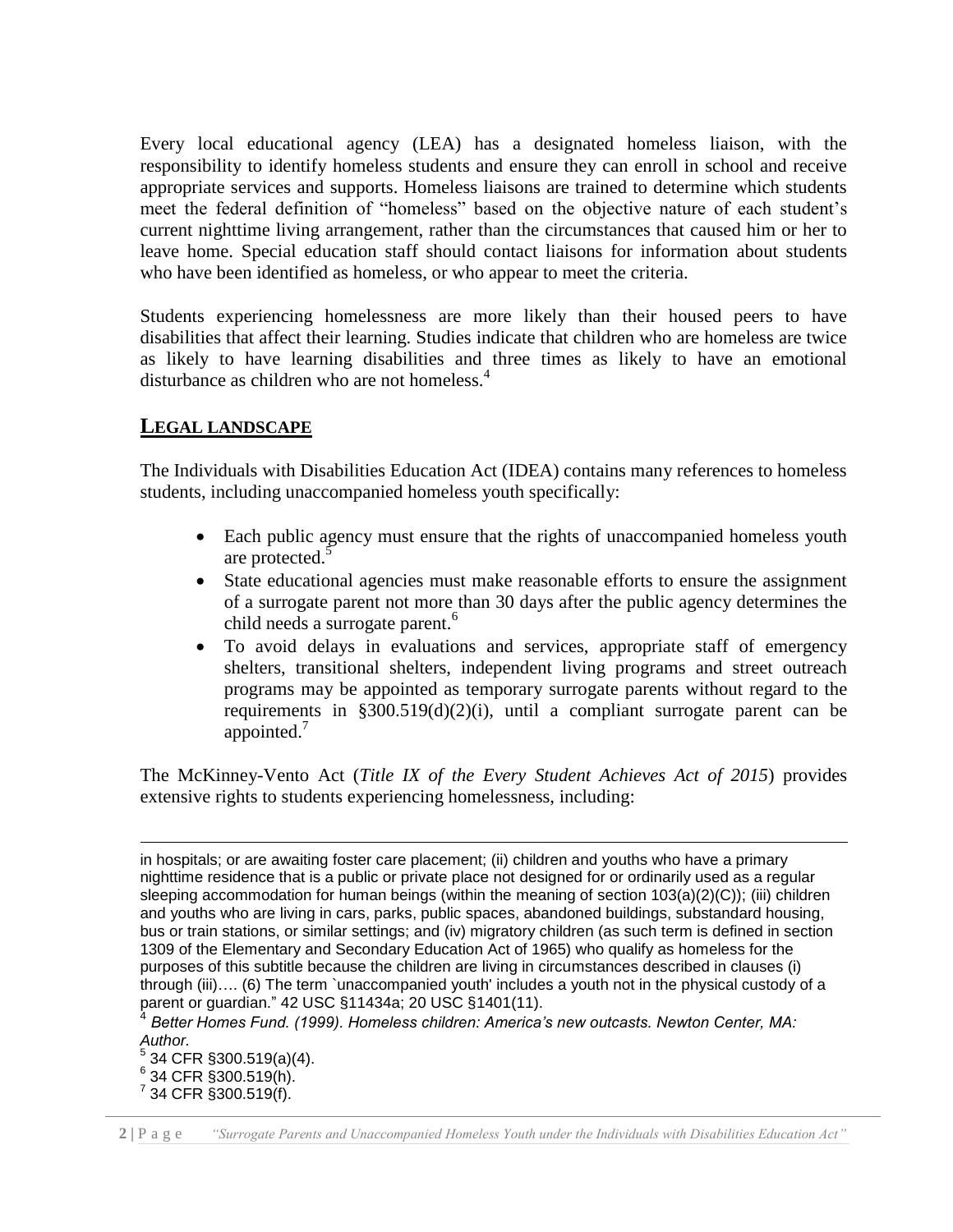- The right to attend classes and participate fully in school activities immediately, even without documents that are typically required for enrollment, such as school records, proof of residency, and guardianship.<sup>8</sup>
- The right to remain in the school of origin (the school attended when permanently housed or the school in which last enrolled).<sup>9</sup>
- Transportation to the school of origin.<sup>10</sup>
- LEAs must coordinate McKinney-Vento and special education services within the LEA, and with other involved LEAs.<sup>11</sup>

Any state receiving IDEA funds must ensure that the requirements of the McKinney-Vento Act are met for all children with disabilities in homeless situations in the state.<sup>12</sup> More information about the McKinney-Vento Act is available at [www.naehcy.org.](http://www.naehcy.org/)

#### **WHO CAN CONSENT FOR SPECIAL EDUCATION EVALUATIONS AND SERVICES FOR UNACCOMPANIED HOMELESS YOUTH?**

1. Their natural or adoptive parent

By definition, unaccompanied homeless youth are not in the physical custody of a parent or guardian. On occasion, an unaccompanied youth's natural or adoptive parent may remain involved in the youth's education. When such parents maintain an active role in their child's education, they must be allowed to participate in the special education process as defined in IDEA and related regulations and state laws.

However, it is more common for parents of unaccompanied youth to have no educational involvement or sporadic involvement, at best. If an unaccompanied youth's parent does not respond to the school district's attempts to make contact regarding special education evaluations or services, the school district must identify or appoint another adult to consent. The same is true if a parent initially communicates with the school district, but later stops responding. The school district must document reasonable attempts to contact the parent. However, these attempts must be balanced with IDEA's explicit requirement to ensure that the rights of unaccompanied homeless youth are protected.

For example, if repeated calls, emails, and letters over the course of a month do not elicit a response from the parent, the district should proceed to the surrogate parent process to avoid delays in evaluations and the provision of a free appropriate public education for the student.

<sup>&</sup>lt;u>。</u><br><sup>8</sup> 42 USC §11432(g)(3).<br><sup>9</sup> 42 USC §11432(g)(3).

 $10$  42 USC §11432(g)(1)(J)(iii).

<sup>&</sup>lt;sup>11</sup> 42 USC  $\frac{1}{5}$ 11432(g)(5)(D) as amended by the Every Student Achieves Act of 2015.

 $12$  20 USC §1412(a)(11)(A)(iii).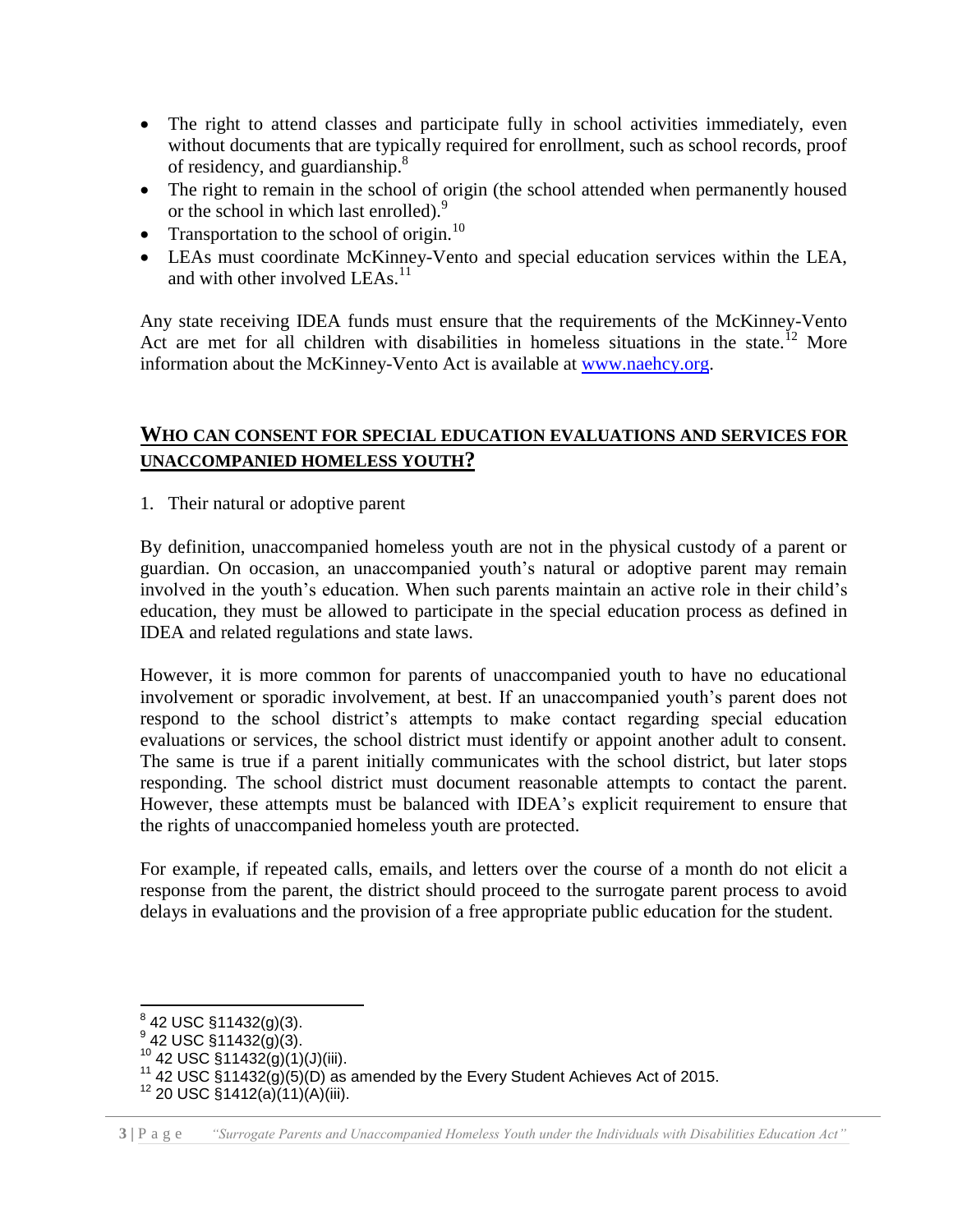*An unaccompanied homeless youth age 15 was struggling in school. Her teacher felt a special education evaluation was warranted. The school district was able to contact the student's parent by phone, who consented verbally for the evaluations. She provided a mailing address for paperwork to be sent allowing her to provide written consent.*

*The mother never returned the paperwork, and repeated attempts to contact her by phone and mail were fruitless. After one month of such attempts, the school district appointed a temporary surrogate parent to assist with the evaluation process. By the time evaluations were completed, a regular surrogate had been appointed and participated in the student's IEP meeting with the student.*

2. An "individual acting in the place of a natural or adoptive parent (including a grandparent, stepparent, or other relative) with whom the child lives"

Some unaccompanied youth live with informal caregivers who provide the student with shelter. Some of these adults may be involved in the youth's education and appropriately may be considered a "parent" under IDEA.<sup>13</sup> These adults may consent for evaluations and services. In other cases, caregivers are not "acting in the place of" a parent and do not wish to participate in the youth's education. These adults *do not* meet IDEA's definition of parent.

3. A surrogate parent

Most unaccompanied homeless youth have neither a natural/adoptive parent nor individual acting in the place of a parent to consent for special education evaluations and services. IDEA's surrogate parent provisions for unaccompanied youth help protect these students' rights and provide the school district with an appropriate adult with whom to communicate about evaluations and services.

Due to homeless students' mobility, time is of the essence in providing them with special education services. In fact, the U.S. Department of Education's Office of Special Education Programs has stated:

"There are compelling reasons for school districts to complete evaluations and eligibility determinations for highly mobile children well within the evaluation time frame that is

 $\overline{\phantom{a}}$  $13$  Section 602(23). Despite the specific listing of relatives, IDEA's definition of "including", to mean "things like or unlike" makes clear that an individual acting in the place of a parent does not necessarily have to be a relative.

**<sup>4 |</sup>** P a g e *"Surrogate Parents and Unaccompanied Homeless Youth under the Individuals with Disabilities Education Act"*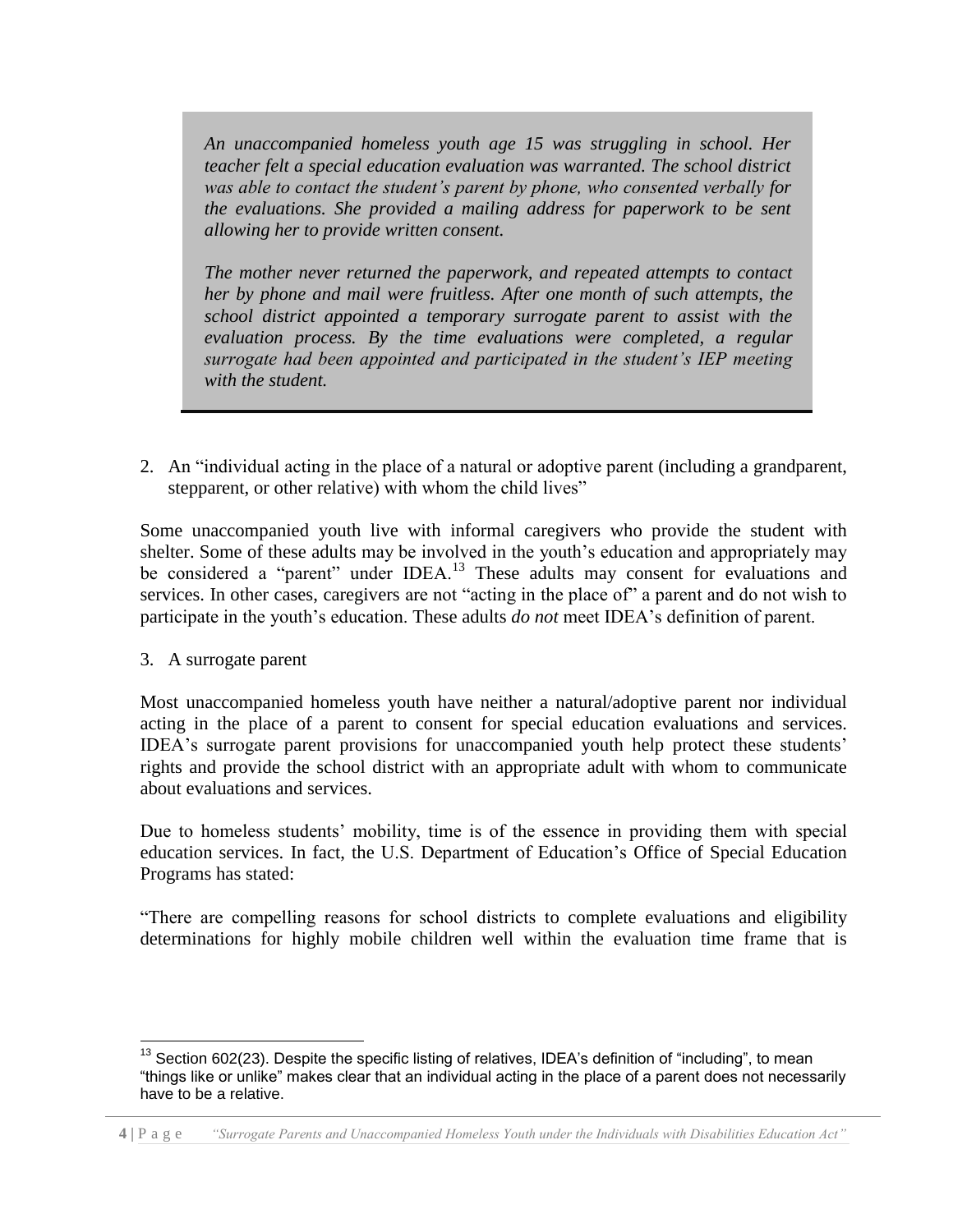applicable in a State, and we strongly encourage school districts to complete their evaluations of highly mobile children within expedited time frames (e.g., within 30 days)...."<sup>14</sup>

To ensure timely services, it is important for school districts to develop simple, expedited procedures to:

- 1. Attempt to contact an unaccompanied youth's natural or adoptive parent. The LEA homeless liaison is likely to know the level of involvement of an unaccompanied youth's parent. The special education team should contact the liaison immediately for guidance and information. LEAs must maintain a delicate balance when working with unaccompanied homeless youth, as IDEA requires both attempts to contact parents and procedures to protect students' rights. To achieve the appropriate balance, the LEA should conduct required efforts to contact the parent as quickly as possible, maintain appropriate documentation, and ensure these efforts do not unreasonably delay the youth's ability to receive special education evaluations and services. In general, if the LEA's diligent attempts to contact a parent do not elicit a response within 30 days, the LEA should proceed to appointing a temporary surrogate parent, and later a regular surrogate parent.
- 2. Assess whether the youth has an "individual acting in the place of" a parent. Again, the LEA homeless liaison should have this information available. Speaking directly with the young person about caregiver arrangements also is a best practice.
- 3. Appoint a temporary surrogate for unaccompanied youth. Recommended procedures include:
	- talking with the youth about the process;
	- asking the youth to suggest someone appropriate to serve as a temporary surrogate;
	- talking with that candidate to ensure that he/she feels comfortable participating, has a basic understanding of the process, and does not have interests that conflict with those of the youth;
	- expediting the process: Federal regulations require the appointment of surrogate parents within 30 days, while temporary surrogates should be appointed much more quickly and ideally, within seven days; and
	- developing a pool of surrogate parents trained on the challenges unaccompanied homeless youth face and positive youth development strategies. Retired teachers and professionals working with local homeless youth service programs may be appropriate volunteers.
- 4. Provide special education administrators and teachers with annual professional development about the McKinney-Vento Act and how to serve unaccompanied homeless youth with special needs, so those professionals will understand how to address parental consent issues and ensure timely evaluations and services for unaccompanied youth.

 $\overline{a}$ <sup>14</sup> Letter to State Directors of Special Education from the US Department of Education's Office of Special Education and Rehabilitative Services, July 19, 2013.

**<sup>5 |</sup>** P a g e *"Surrogate Parents and Unaccompanied Homeless Youth under the Individuals with Disabilities Education Act"*